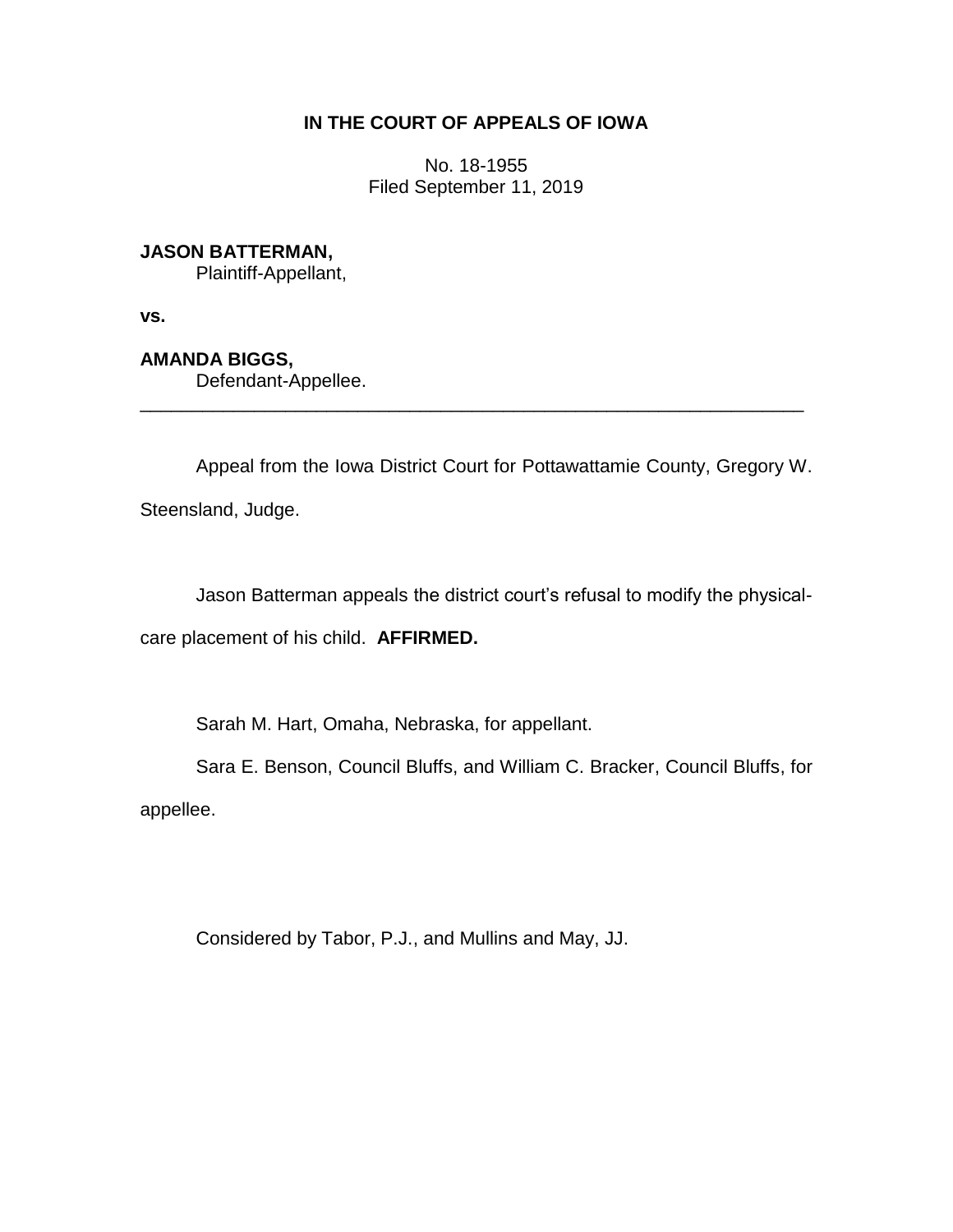This case is about B.B., who was born in 2009. Jason Batterman and Amanda Biggs are B.B.'s parents. They were never married. They split up shortly after B.B. was born. In 2010, the district court entered a paternity decree granting joint legal custody, awarding physical care to Amanda, and providing visitation for Jason.

In 2017, Jason got married. That same year, Jason filed the present modification action. Jason asked the district court to switch physical care from Amanda to him. The district court denied Jason's request. The court also awarded Amanda \$1000 in attorney fees. Jason appeals.

Our review is de novo. Iowa R. App. 6.907. However, we "afford deference to the district court for institutional and pragmatic reasons." *Hensch v. Mysak*, 902 N.W.2d 822, 824 (Iowa Ct. App. 2017).

Jason argues the district court erred in declining to switch physical care. "A party seeking modification of the legal or physical custodial provisions of a dissolution decree must meet a high standard." *In re Marriage of Sawyer*, No. 09- 0558, 2009 WL 2514176, at \*4 (Iowa Ct. App. Aug. 19, 2009).

To change a custodial provision of a dissolution decree, the applying party must establish by a preponderance of evidence that conditions since the decree was entered have so materially and substantially changed that the child[]'s best interests make it expedient to make the requested change. The changed circumstances must not have been contemplated by the court when the decree was entered, and they must be more or less permanent, not temporary. They must relate to the welfare of the child[]. A parent seeking to take custody from the other must prove an ability to minister more effectively to the child[]'s well being. The heavy burden upon a party seeking to modify custody stems from the principle that once custody of child[] has been fixed it should be disturbed only for the most cogent reasons.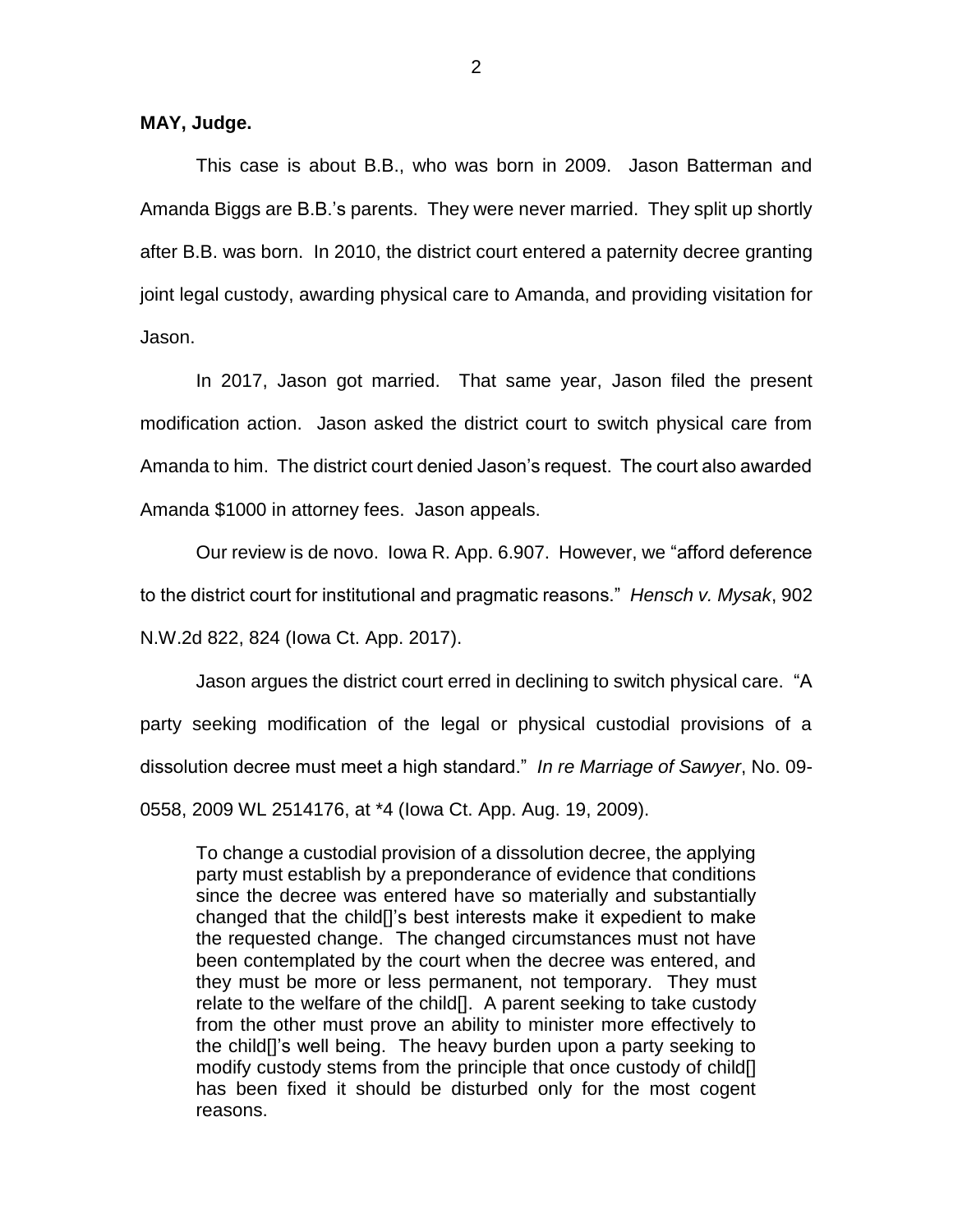*Id.* (quoting *In re Marriage of Frederici*, 338 N.W.2d 156, 158 (Iowa 1983)).

Like the district court, we doubt Jason has proven a significant, continuing change in circumstances that negatively impacts the welfare of the child. Assuming he has, however, Jason must also demonstrate his superior ability to care for B.B. *See In re Marriage of Whalen*, 569 N.W.2d 626, 628 (Iowa Ct. App. 1997).

To be sure, both parents have their deficiencies. We note Amanda has moved several times, forcing B.B. to change schools repeatedly. Our concerns regarding this are somewhat alieved by Amanda's assurance, "I'm not going to move." The district court described Amanda as "testif[ying] rather convincingly" to the stability of her current relationship. We defer to the district court on this issue and anticipate increased stability in Amanda's future. *See In re Marriage of Hoffman*, 867 N.W.2d 26, 32 (Iowa 2015) (noting we give weight the district court's credibility findings).

Even without those reassurances, though, we would still conclude Jason has failed to prove a superior ability to care for B.B. We note Jason's failure to provide B.B. with prescription medication during visitation. We also note Jason's history of anger issues, which have manifested in physical violence toward Amanda.

Like the district court, however, we are particularly concerned with the deteriorating relationship between B.B., Jason, and Jason's wife. The problems began in 2017, when Jason obtained an ex parte custody order in Nebraska. Law enforcement executed the order. B.B. was "removed from his mother forcibly."

3